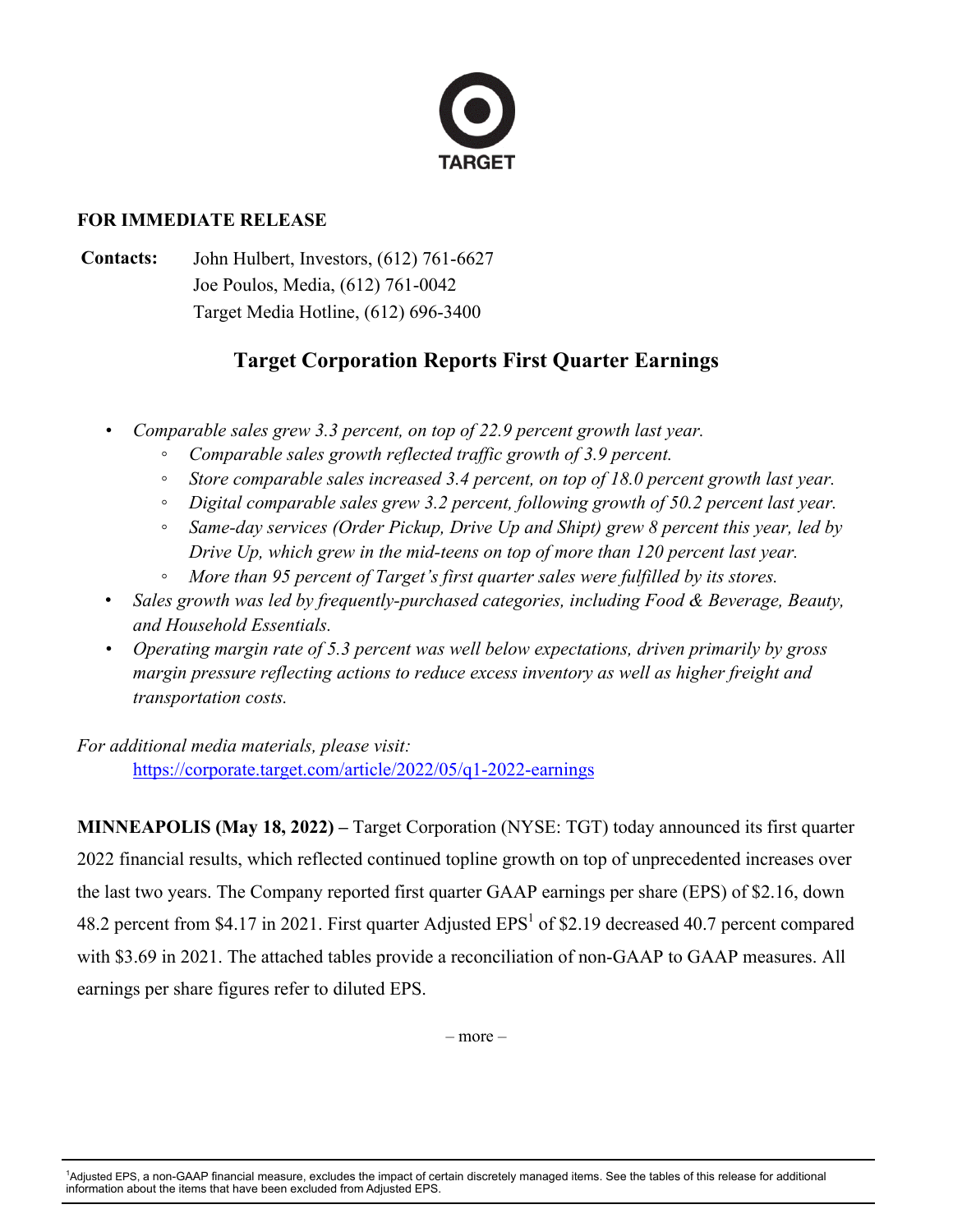#### *Target Corporation Reports First Quarter Earnings — Page 2 of 11*

"Our first-quarter results mark Target's 20th-consecutive quarter of sales growth, with comp sales growing more than 3 percent on top of a 23 percent increase one year ago," said Brian Cornell, chairman and chief executive officer of Target Corporation. "Guests continue to depend on Target for our broad and affordable product assortment, as reflected in Q1 guest traffic growth of nearly 4 percent. Throughout the quarter, we faced unexpectedly high costs, driven by a number of factors, resulting in profitability that came in well below our expectations, and well below where we expect to operate over time. Despite these near-term challenges, our team remains passionately dedicated to our guests and serving their needs, giving us continued confidence in our long-term financial algorithm, which anticipates mid-single digit revenue growth, and an operating margin rate of 8 percent or higher over time."

### **Fiscal 2022 Guidance**

For second quarter 2022, the Company expects its operating income margin rate will be in a wide range centered around first quarter's operating margin rate of 5.3 percent.

For full-year 2022, the Company continues to expect low- to mid- single digit revenue growth. The Company now expects its full-year operating income margin rate will be in a range centered around 6 percent.

### **Operating Results**

Comparable sales grew 3.3 percent in the first quarter, reflecting comparable store sales growth of 3.4 percent and comparable digital sales growth of 3.2 percent. Total revenue of \$25.2 billion grew 4.0 percent compared with last year, reflecting total sales growth of 4.0 percent and a 6.7 percent increase in other revenue. Operating income was \$1.3 billion in first quarter 2022, down 43.3 percent from \$2.4 billion in 2021, driven primarily by a decline in the Company's gross margin rate.

First quarter operating income margin rate was 5.3 percent in 2022, compared with 9.8 percent in 2021. First quarter gross margin rate was 25.7 percent, compared with 30.0 percent in 2021. This year's gross margin rate reflected higher markdown rates, driven largely by inventory impairments and actions taken to address lower-than-expected sales in discretionary categories, as well as costs related to freight, supply chain disruptions, and increased compensation and headcount in our distribution centers. First quarter SG&A expense rate was 18.9 percent in 2022, compared with 18.6 percent in 2021, reflecting the net impact of cost increases across our business, including investments in hourly team member wages, partially offset by lower incentive compensation expense.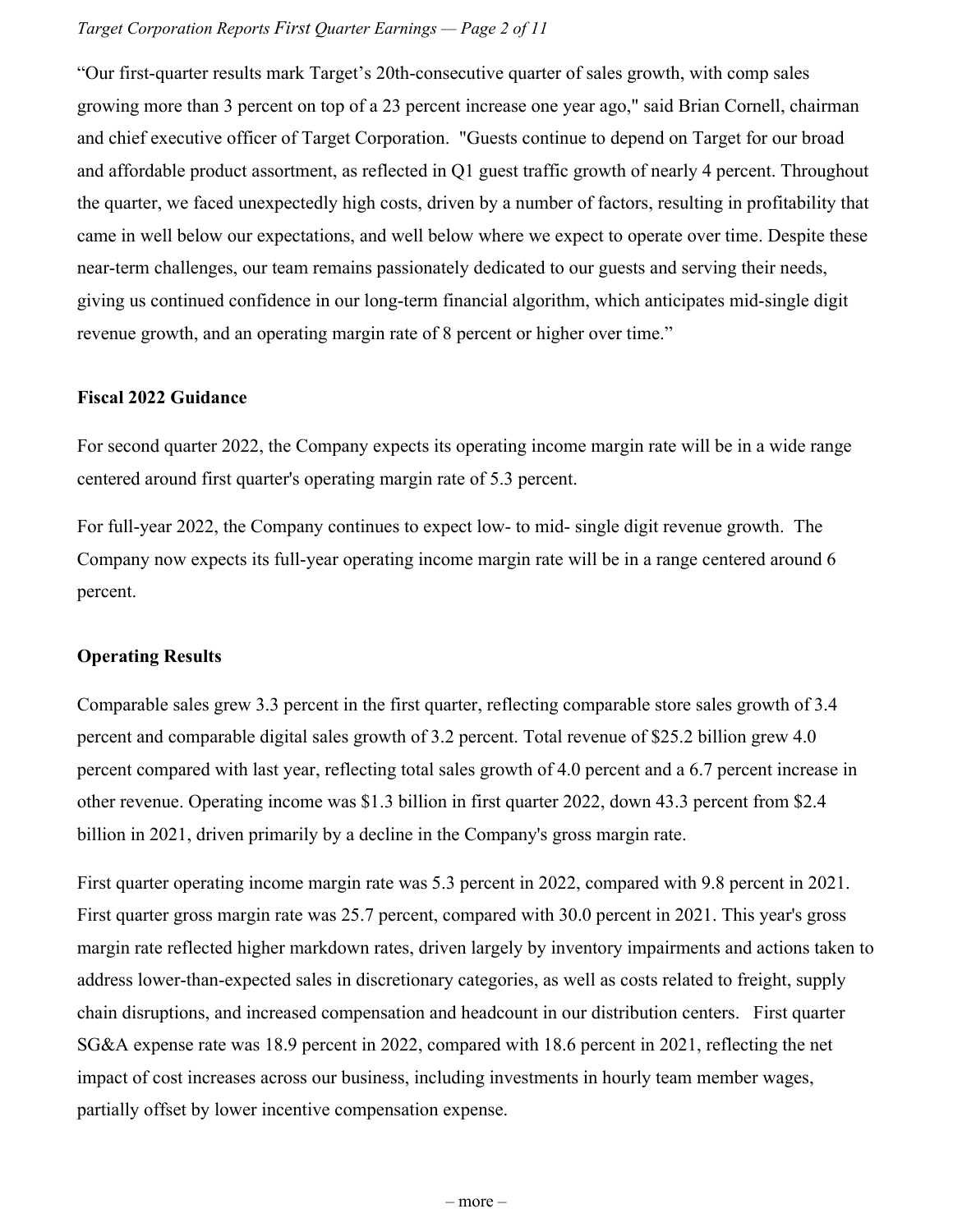## **Interest Expense and Taxes**

The Company's first quarter 2022 net interest expense was \$112 million, in line with \$108 million last year.

First quarter 2022 effective income tax rate was 19.2 percent, in line with the prior year rate of 19.6 percent.

## **Capital Deployment and Return on Invested Capital**

The Company paid dividends of \$424 million in the first quarter, compared with \$340 million last year, reflecting a 32.4 percent increase in the dividend per share, partially offset by a decline in average share count.

During the first quarter of 2022, the Company entered into an Accelerated Share Repurchase (ASR) arrangement for up to \$2.75 billion of common stock, with final settlement outstanding as of the end of the first quarter.

Additionally, the Company repurchased \$10.0 million worth of its shares in first quarter 2022, retiring 0.1 million shares of common stock at an average price of \$208.60. As of the end of the first quarter, excluding the outstanding ASR of \$2.75 billion, the Company had approximately \$12.3 billion of remaining capacity under the repurchase program approved by Target's Board of Directors in August 2021.

For the trailing twelve months through first quarter 2022, after-tax return on invested capital (ROIC) was 25.3 percent, compared with 30.7 percent for the trailing twelve months through first quarter 2021. The decrease in ROIC was driven primarily by lower profitability in first quarter 2022. The tables in this release provide additional information about the Company's ROIC calculation.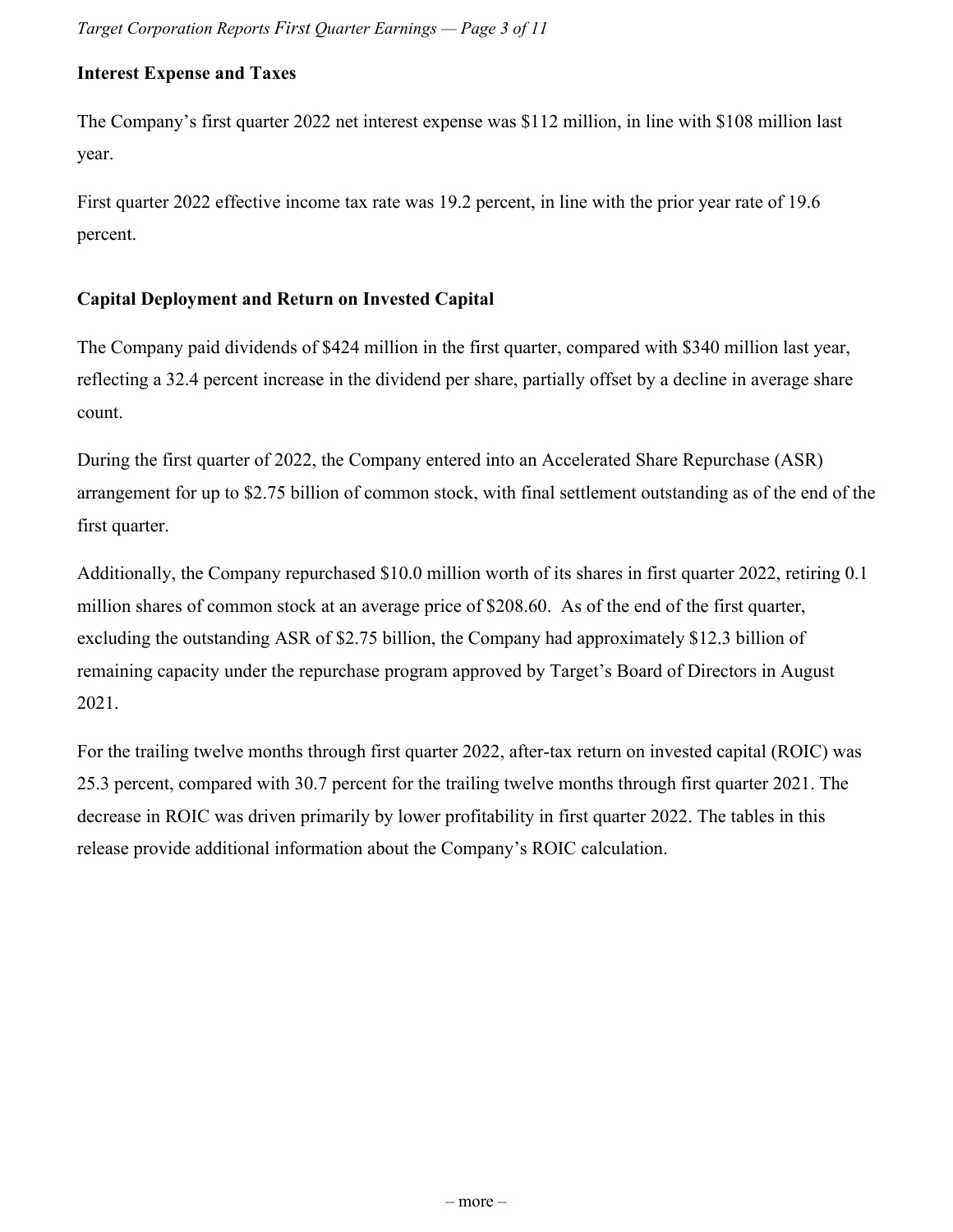## **Webcast Details**

Target will webcast its first quarter earnings conference call at 7:00 a.m. CT today. Investors and the media are invited to listen to the meeting a[t Investors.Target.com](https://investors.target.com/) (click on link under "Upcoming Events"). A replay of the webcast will be provided when available. The replay number is 1-800-391-9853.

### **Miscellaneous**

Statements in this release regarding second quarter and full year comparable sales growth and operating margin rates are forward-looking statements within the meaning of the Private Securities Litigation Reform Act of 1995. Such statements are subject to risks and uncertainties which could cause the Company's actions to differ materially. The most important risks and uncertainties are described in Item 1A of the Company's Form 10-K for the fiscal year ended January 29, 2022. Forward-looking statements speak only as of the date they are made, and the Company does not undertake any obligation to update any forward-looking statement.

#### **About Target**

Minneapolis-based Target Corporation (NYSE: TGT) serves guests at nearly 2,000 stores and at [Target.com](https://c212.net/c/link/?t=0&l=en&o=3457266-1&h=2329386761&u=https%3A%2F%2Fc212.net%2Fc%2Flink%2F%3Ft%3D0%26l%3Den%26o%3D3454528-1%26h%3D3527781796%26u%3Dhttp%253A%252F%252Fwww.target.com%252F%26a%3DTarget.com&a=Target.com), with the purpose of helping all families discover the joy of everyday life. Since 1946, Target has given 5% of its profit to communities, which today equals millions of dollars a week. For the latest store count or more information, visit [Target.com/Pressroom](https://corporate.target.com/press). For a behind-the-scenes look at Target, visit [Target.com/abullseyeview](https://corporate.target.com/) or follow [@TargetNews](https://c212.net/c/link/?t=0&l=en&o=3457266-1&h=1605174285&u=https%3A%2F%2Fc212.net%2Fc%2Flink%2F%3Ft%3D0%26l%3Den%26o%3D3454528-1%26h%3D2442136004%26u%3Dhttp%253A%252F%252Fwww.twitter.com%252Ftargetnews%26a%3D%2540TargetNews&a=%40TargetNews) on Twitter.

# # #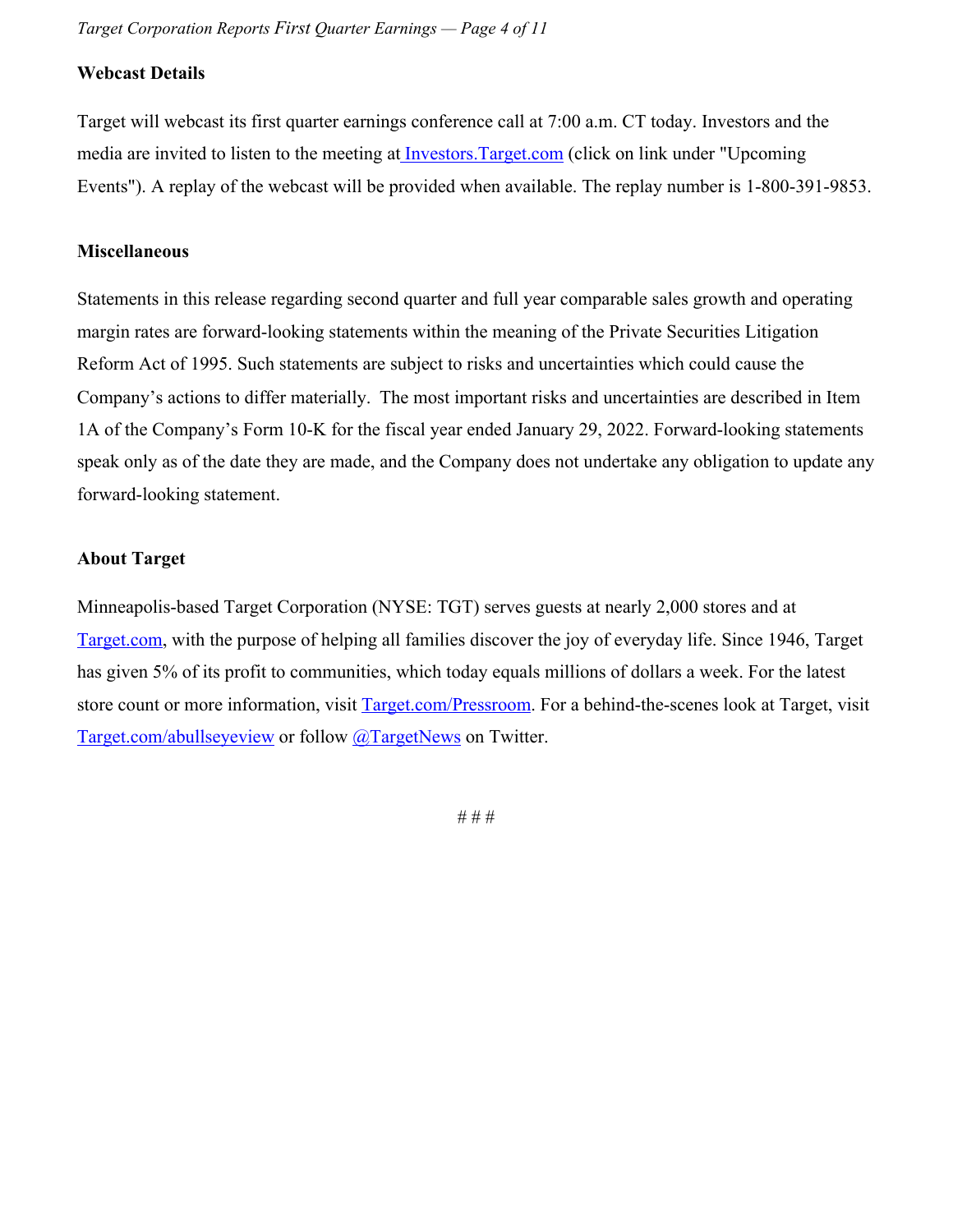### **Consolidated Statements of Operations**

|                                                                                     |    | Three Months Ended |               |             |            |
|-------------------------------------------------------------------------------------|----|--------------------|---------------|-------------|------------|
| (millions, except per share data) (unaudited)                                       |    | April 30, 2022     |               | May 1, 2021 | Change     |
| Sales                                                                               | S. | 24,830             | $\mathbb{S}$  | 23,879      | 4.0 %      |
| Other revenue                                                                       |    | 340                |               | 318         | 6.7        |
| Total revenue                                                                       |    | 25,170             |               | 24,197      | 4.0        |
| Cost of sales                                                                       |    | 18,461             |               | 16,716      | 10.4       |
| Selling, general and administrative expenses                                        |    | 4,762              |               | 4,509       | 5.6        |
| Depreciation and amortization (exclusive of depreciation included in cost of sales) |    | 601                |               | 598         | 0.3        |
| Operating income                                                                    |    | 1,346              |               | 2,374       | (43.3)     |
| Net interest expense                                                                |    | 112                |               | 108         | 3.8        |
| Net other (income) / expense                                                        |    | (15)               |               | (343)       | (95.7)     |
| Earnings before income taxes                                                        |    | 1,249              |               | 2,609       | (52.1)     |
| Provision for income taxes                                                          |    | 240                |               | 512         | (53.1)     |
| Net earnings                                                                        | \$ | 1,009              | \$            | 2,097       | $(51.9)\%$ |
| Basic earnings per share                                                            | \$ | 2.17               | $\mathcal{S}$ | 4.20        | $(48.3)\%$ |
| Diluted earnings per share                                                          | \$ | 2.16               | \$            | 4.17        | $(48.2)\%$ |
| Weighted average common shares outstanding                                          |    |                    |               |             |            |
| <b>Basic</b>                                                                        |    | 464.0              |               | 498.6       | $(6.9)\%$  |
| Diluted                                                                             |    | 467.8              |               | 503.4       | $(7.1)\%$  |
| Antidilutive shares                                                                 |    |                    |               |             |            |
| Dividends declared per share                                                        | \$ | 0.90               | \$            | 0.68        | 32.4 %     |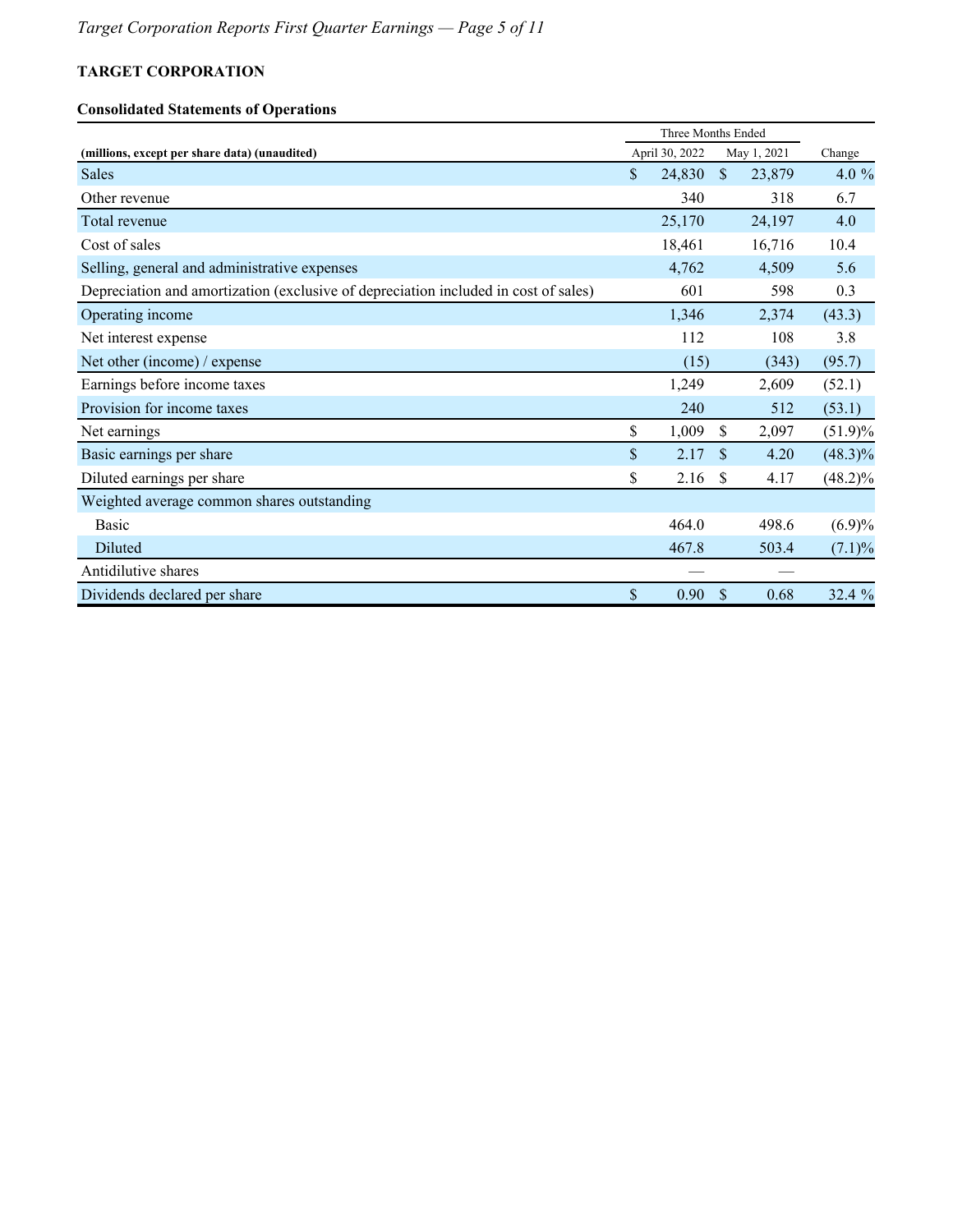#### **Consolidated Statements of Financial Position**

| (millions, except footnotes) (unaudited)               |      | April 30, 2022 |                           | January 29, 2022 |                           | May 1, 2021 |
|--------------------------------------------------------|------|----------------|---------------------------|------------------|---------------------------|-------------|
| <b>Assets</b>                                          |      |                |                           |                  |                           |             |
| Cash and cash equivalents                              | \$   | 1,112          | <sup>\$</sup>             | 5,911            | $\boldsymbol{\mathsf{S}}$ | 7,816       |
| Inventory                                              |      | 15,083         |                           | 13,902           |                           | 10,539      |
| Other current assets                                   |      | 1,758          |                           | 1,760            |                           | 1,576       |
| Total current assets                                   |      | 17,953         |                           | 21,573           |                           | 19,931      |
| Property and equipment                                 |      |                |                           |                  |                           |             |
| Land                                                   |      | 6,164          |                           | 6,164            |                           | 6,146       |
| Buildings and improvements                             |      | 33,300         |                           | 32,985           |                           | 31,710      |
| Fixtures and equipment                                 |      | 6,459          |                           | 6,407            |                           | 5,496       |
| Computer hardware and software                         |      | 2,588          |                           | 2,505            |                           | 2,256       |
| Construction-in-progress                               |      | 1,444          |                           | 1,257            |                           | 973         |
| Accumulated depreciation                               |      | (21, 285)      |                           | (21, 137)        |                           | (19, 777)   |
| Property and equipment, net                            |      | 28,670         |                           | 28,181           |                           | 26,804      |
| Operating lease assets                                 |      | 2,571          |                           | 2,556            |                           | 2,362       |
| Other noncurrent assets                                |      | 1,648          |                           | 1,501            |                           | 1,374       |
| <b>Total assets</b>                                    | \$   | 50,842         | $\boldsymbol{\mathsf{S}}$ | 53,811           | \$                        | 50,471      |
| Liabilities and shareholders' investment               |      |                |                           |                  |                           |             |
| Accounts payable                                       | \$   | 14,053         | \$                        | 15,478           | $\boldsymbol{\mathsf{S}}$ | 11,637      |
| Accrued and other current liabilities                  |      | 5,582          |                           | 6,098            |                           | 5,788       |
| Current portion of long-term debt and other borrowings |      | 1,089          |                           | 171              |                           | 1,173       |
| Total current liabilities                              |      | 20,724         |                           | 21,747           |                           | 18,598      |
| Long-term debt and other borrowings                    |      | 13,379         |                           | 13,549           |                           | 11,509      |
| Noncurrent operating lease liabilities                 |      | 2,581          |                           | 2,493            |                           | 2,337       |
| Deferred income taxes                                  |      | 1,752          |                           | 1,566            |                           | 1,169       |
| Other noncurrent liabilities                           |      | 1,632          |                           | 1,629            |                           | 1,899       |
| Total noncurrent liabilities                           |      | 19,344         |                           | 19,237           |                           | 16,914      |
| Shareholders' investment                               |      |                |                           |                  |                           |             |
| Common stock                                           |      | 39             |                           | 39               |                           | 41          |
| Additional paid-in capital                             |      | 5,592          |                           | 6,421            |                           | 6,271       |
| Retained earnings                                      |      | 5,495          |                           | 6,920            |                           | 9,372       |
| Accumulated other comprehensive loss                   |      | (352)          |                           | (553)            |                           | (725)       |
| Total shareholders' investment                         |      | 10,774         |                           | 12,827           |                           | 14,959      |
| Total liabilities and shareholders' investment         | $\$$ | 50,842         | \$                        | 53,811           | \$                        | 50,471      |

**Common Stock** Authorized 6,000,000,000 shares, \$0.0833 par value; 463,683,711, 471,274,073 and 496,093,160 shares issued and outstanding as of April 30, 2022, January 29, 2022, and May 1, 2021, respectively.

**Preferred Stock** Authorized 5,000,000 shares, \$0.01 par value; no shares were issued or outstanding during any period presented.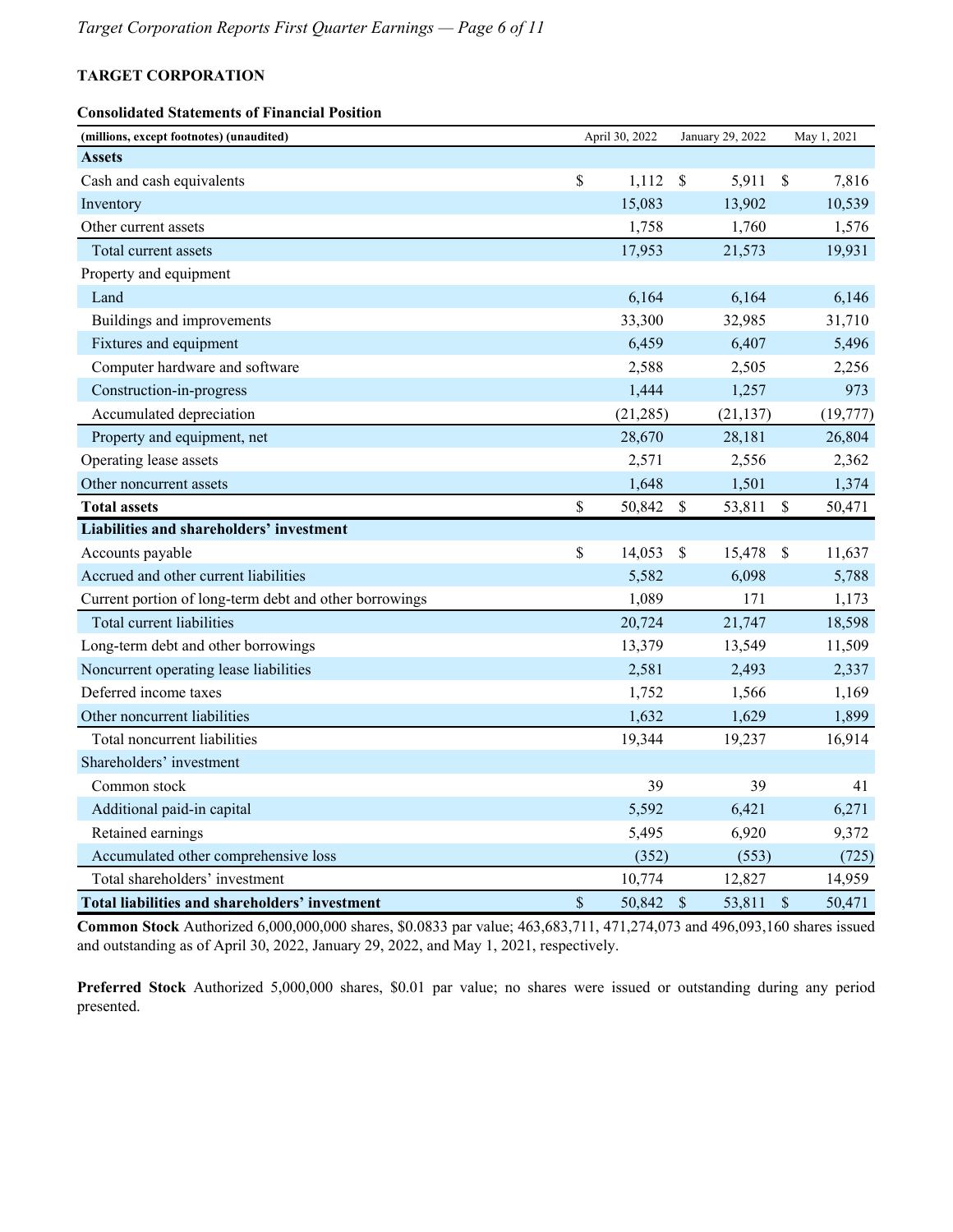#### **Consolidated Statements of Cash Flows**

|                                                                                                |             |                | Three Months Ended |         |  |
|------------------------------------------------------------------------------------------------|-------------|----------------|--------------------|---------|--|
| (millions) (unaudited)                                                                         |             | April 30, 2022 | May 1, 2021        |         |  |
| <b>Operating activities</b>                                                                    |             |                |                    |         |  |
| Net earnings                                                                                   | $\sqrt{\ }$ | 1,009          | $\mathcal{S}$      | 2,097   |  |
| Adjustments to reconcile net earnings to cash (required for) provided by operating activities: |             |                |                    |         |  |
| Depreciation and amortization                                                                  |             | 679            |                    | 667     |  |
| Share-based compensation expense                                                               |             | 83             |                    | 79      |  |
| Deferred income taxes                                                                          |             | 115            |                    | 170     |  |
| Gain on Dermstore sale                                                                         |             |                |                    | (335)   |  |
| Noncash losses / (gains) and other, net                                                        |             | 52             |                    | (30)    |  |
| Changes in operating accounts:                                                                 |             |                |                    |         |  |
| Inventory                                                                                      |             | (1,181)        |                    | 114     |  |
| Other assets                                                                                   |             | (86)           |                    | (5)     |  |
| Accounts payable                                                                               |             | (1, 560)       |                    | (1,205) |  |
| Accrued and other liabilities                                                                  |             | (505)          |                    | (413)   |  |
| Cash (required for) provided by operating activities                                           |             | (1, 394)       |                    | 1,139   |  |
| <b>Investing activities</b>                                                                    |             |                |                    |         |  |
| Expenditures for property and equipment                                                        |             | (952)          |                    | (540)   |  |
| Proceeds from disposal of property and equipment                                               |             | $\overline{2}$ |                    | 12      |  |
| Proceeds from Dermstore sale                                                                   |             |                |                    | 356     |  |
| Other investments                                                                              |             | $\overline{2}$ |                    | 7       |  |
| Cash required for investing activities                                                         |             | (948)          |                    | (165)   |  |
| <b>Financing activities</b>                                                                    |             |                |                    |         |  |
| Change in commercial paper, net                                                                |             | 945            |                    |         |  |
| Reductions of long-term debt                                                                   |             | (48)           |                    | (21)    |  |
| Dividends paid                                                                                 |             | (424)          |                    | (340)   |  |
| Repurchase of stock                                                                            |             | (181)          |                    | (1,310) |  |
| Accelerated share repurchase pending final settlement                                          |             | (2,750)        |                    |         |  |
| Stock option exercises                                                                         |             | 1              |                    | 2       |  |
| Cash required for financing activities                                                         |             | (2, 457)       |                    | (1,669) |  |
| Net decrease in cash and cash equivalents                                                      |             | (4,799)        |                    | (695)   |  |
| Cash and cash equivalents at beginning of period                                               |             | 5,911          |                    | 8,511   |  |
| Cash and cash equivalents at end of period                                                     | \$          | 1,112          | $\mathcal{S}$      | 7,816   |  |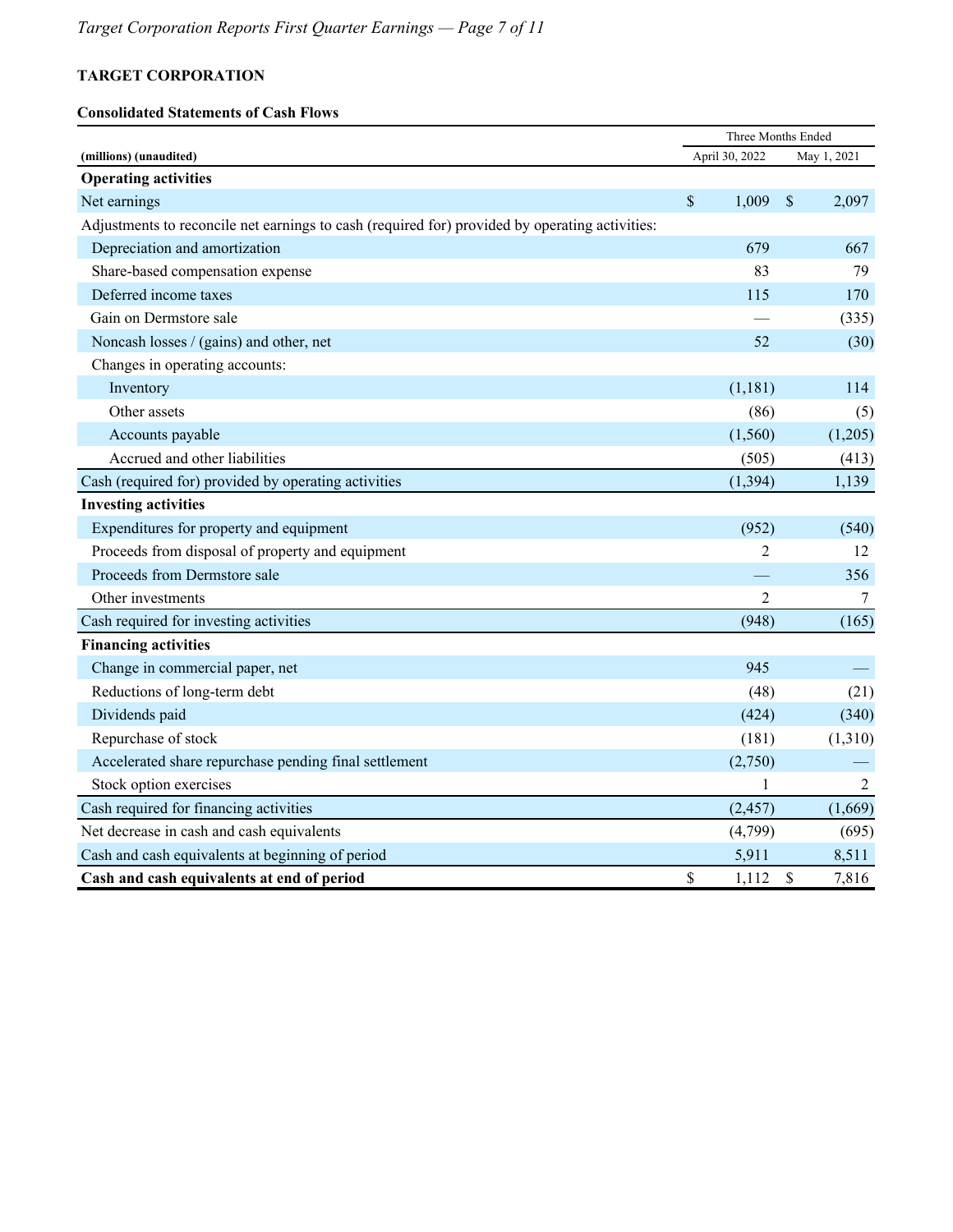#### **Operating Results**

| <b>Rate Analysis</b>                                                                             | Three Months Ended |             |  |  |
|--------------------------------------------------------------------------------------------------|--------------------|-------------|--|--|
| (unaudited)                                                                                      | April 30, 2022     | May 1, 2021 |  |  |
| Gross margin rate                                                                                | $25.7\%$           | $30.0 \%$   |  |  |
| SG&A expense rate                                                                                | 18.9               | 18.6        |  |  |
| Depreciation and amortization expense rate (exclusive of depreciation included in cost of sales) | 2.4                | 2.5         |  |  |
| Operating income margin rate                                                                     | 53                 | 9.8         |  |  |

Note: Gross margin rate is calculated as gross margin (sales less cost of sales) divided by sales. All other rates are calculated by dividing the applicable amount by total revenue. Other revenue includes \$185 million and \$171 million of profit-sharing income under our credit card program agreement for the three months ended April 30, 2022 and May 1, 2021, respectively.

| <b>Comparable Sales</b>               |                | Three Months Ended |
|---------------------------------------|----------------|--------------------|
| (unaudited)                           | April 30, 2022 | May 1, 2021        |
| Comparable sales change               | $3.3\%$        | 22.9%              |
| Drivers of change in comparable sales |                |                    |
| Number of transactions (traffic)      | 3.9            | 17.1               |
| Average transaction amount            | (0.6)          | 5.0                |
|                                       |                |                    |

| <b>Comparable Sales by Channel</b>           |                | Three Months Ended |  |  |  |  |
|----------------------------------------------|----------------|--------------------|--|--|--|--|
| (unaudited)                                  | April 30, 2022 | May 1, 2021        |  |  |  |  |
| Stores originated comparable sales change    | 3.4 %          | 18.0%              |  |  |  |  |
| Digitally originated comparable sales change |                | 50.2               |  |  |  |  |

| <b>Sales by Channel</b> |                | Three Months Ended |
|-------------------------|----------------|--------------------|
| (unaudited)             | April 30, 2022 | May 1, 2021        |
| Stores originated       | 81.8 %         | 81.7%              |
| Digitally originated    | 18.2           | 18.3               |
| Total                   | $100 \%$       | $100 \%$           |

| <b>Sales by Fulfillment Channel</b> |                | Three Months Ended |
|-------------------------------------|----------------|--------------------|
| (unaudited)                         | April 30, 2022 | May 1, 2021        |
| <b>Stores</b>                       | $96.5\%$       | $96.3\%$           |
| Other                               | 3.5            | 3.7                |
| Total                               | $100 \%$       | $100 \%$           |

Note: Sales fulfilled by stores include in-store purchases and digitally originated sales fulfilled by shipping merchandise from stores to guests, Order Pickup, Drive Up, and Shipt.

| <b>RedCard Penetration</b>       | Three Months Ended |             |  |  |
|----------------------------------|--------------------|-------------|--|--|
| (unaudited)                      | April 30, 2022     | May 1, 2021 |  |  |
| Target Debit Card                | $116\%$            | 12.1%       |  |  |
| <b>Target Credit Cards</b>       | 87                 | 8.4         |  |  |
| <b>Total RedCard Penetration</b> | $20.3 \%$          | $20.5 \%$   |  |  |

Note: Amounts may not foot due to rounding.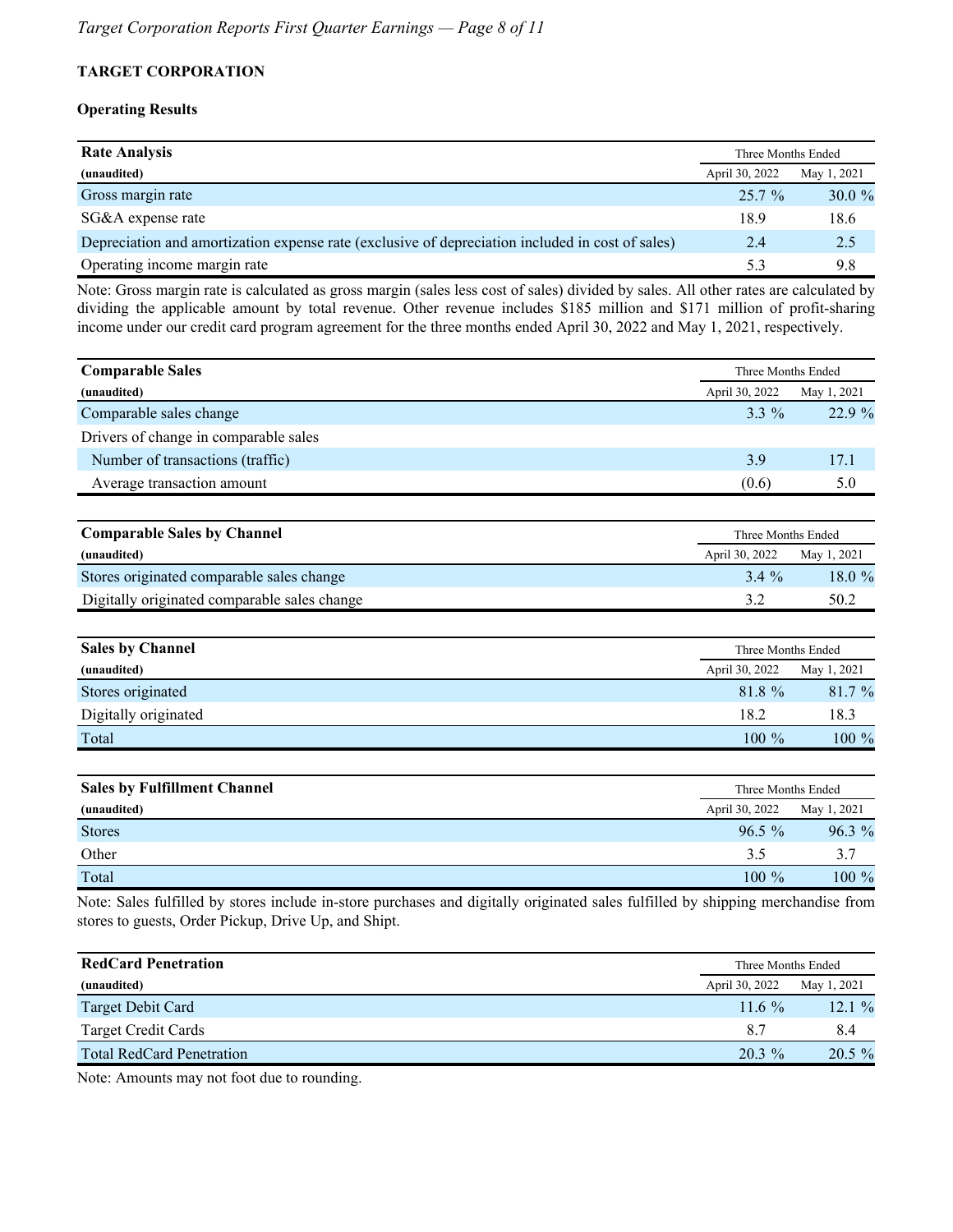## *Target Corporation Reports First Quarter Earnings — Page 9 of 11*

| <b>Number of Stores and Retail Square Feet</b> | Retail Square Feet <sup>(a)</sup><br>Number of Stores |                                                               |       |                     |                   |         |
|------------------------------------------------|-------------------------------------------------------|---------------------------------------------------------------|-------|---------------------|-------------------|---------|
| (unaudited)                                    | April 30,<br>2022                                     | May $1$ ,<br>April 30,<br>January 29.<br>2022<br>2022<br>2021 |       | January 29.<br>2022 | May $1$ .<br>2021 |         |
| 170,000 or more sq. ft.                        | 274                                                   | 274                                                           | 273   | 49.071              | 49,071            | 48,798  |
| 50,000 to 169,999 sq. ft.                      | 1.519                                                 | 1,516                                                         | 1,510 | 190.461             | 190.205           | 189,618 |
| 49,999 or less sq. ft.                         | 140                                                   | 136                                                           | 126   | 4.147               | 4.008             | 3,690   |
| Total                                          | .933                                                  | 1.926                                                         | .909  | 243,679             | 243,284           | 242,106 |

*(a)* In thousands; reflects total square feet less office, distribution center, and vacant space.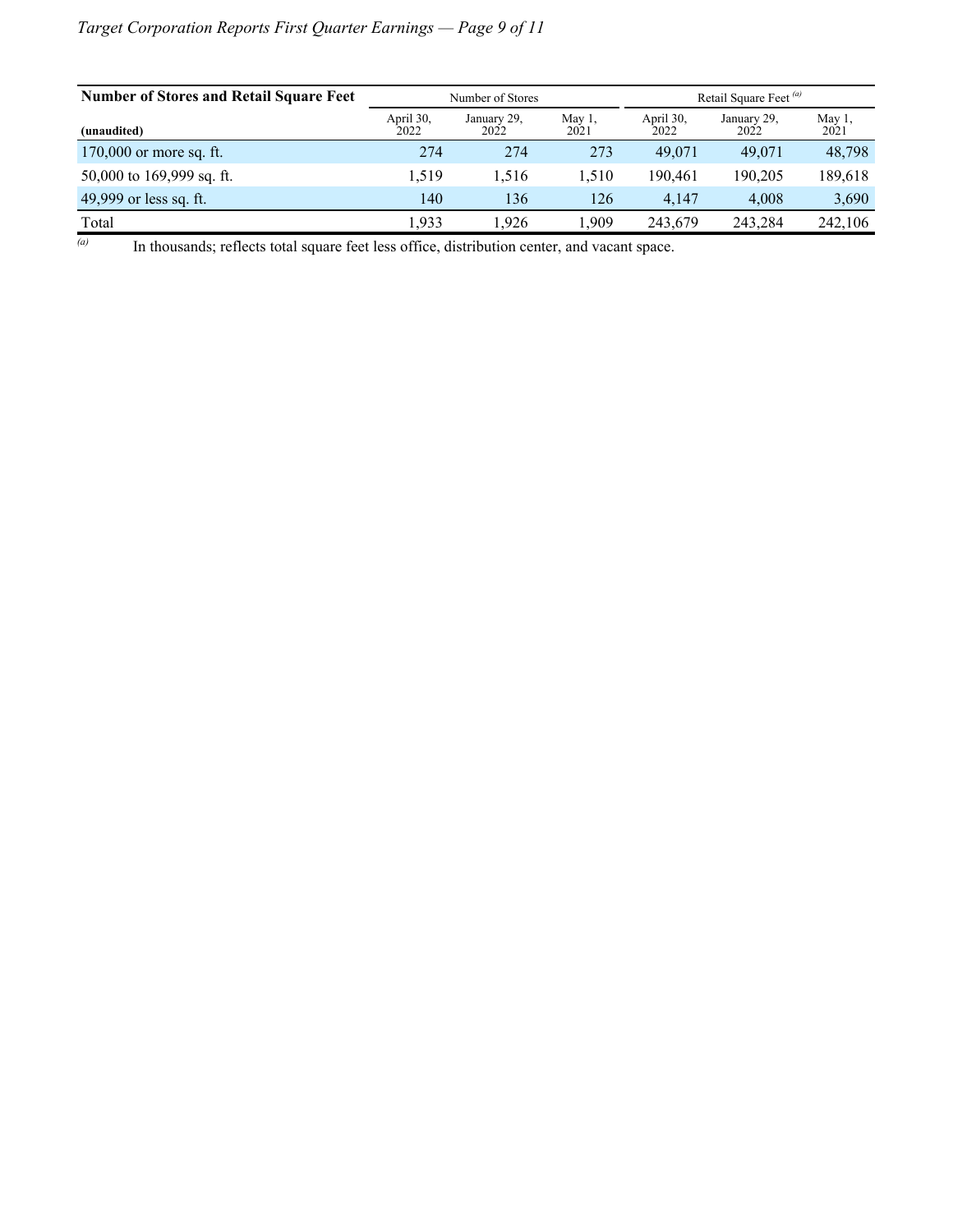#### **Reconciliation of Non-GAAP Financial Measures**

To provide additional transparency, we have disclosed non-GAAP adjusted diluted earnings per share (Adjusted EPS). This metric excludes certain items presented below. We believe this information is useful in providing period-to-period comparisons of the results of our operations. This measure is not in accordance with, or an alternative to, GAAP. The most comparable GAAP measure is diluted earnings per share. Adjusted EPS should not be considered in isolation or as a substitution for analysis of our results as reported in accordance with GAAP. Other companies may calculate Adjusted EPS differently, limiting the usefulness of the measure for comparisons with other companies.

| <b>Reconciliation of Non-GAAP</b>             | Three Months Ended            |        |  |            |              |      |                      |            |  |       |    |        |            |  |  |  |  |  |  |  |  |  |  |  |  |  |  |  |  |  |  |  |           |        |
|-----------------------------------------------|-------------------------------|--------|--|------------|--------------|------|----------------------|------------|--|-------|----|--------|------------|--|--|--|--|--|--|--|--|--|--|--|--|--|--|--|--|--|--|--|-----------|--------|
| <b>Adjusted EPS</b>                           | April 30, 2022<br>May 1, 2021 |        |  |            |              |      |                      |            |  |       |    |        |            |  |  |  |  |  |  |  |  |  |  |  |  |  |  |  |  |  |  |  |           |        |
| (millions, except per share data) (unaudited) |                               | Pretax |  | Net of Tax | Per Share    |      | Net of Tax<br>Pretax |            |  |       |    |        |            |  |  |  |  |  |  |  |  |  |  |  |  |  |  |  |  |  |  |  | Per Share | Change |
| GAAP diluted earnings per share               |                               |        |  |            | $\mathbf{S}$ | 2.16 |                      |            |  |       | S. | 4.17   | $(48.2)\%$ |  |  |  |  |  |  |  |  |  |  |  |  |  |  |  |  |  |  |  |           |        |
| Adjustments                                   |                               |        |  |            |              |      |                      |            |  |       |    |        |            |  |  |  |  |  |  |  |  |  |  |  |  |  |  |  |  |  |  |  |           |        |
| Gain on Dermstore sale                        | \$                            |        |  | $-$ S      |              |      | <sup>S</sup>         | $(335)$ \$ |  | (269) | -S | (0.53) |            |  |  |  |  |  |  |  |  |  |  |  |  |  |  |  |  |  |  |  |           |        |
| Other $^{(a)}$                                |                               | 20     |  | 15         |              | 0.03 |                      | 41         |  | 30    |    | 0.06   |            |  |  |  |  |  |  |  |  |  |  |  |  |  |  |  |  |  |  |  |           |        |
| Adjusted diluted earnings per share           |                               |        |  |            |              | 2.19 |                      |            |  |       | S  | 3.69   | $(40.7)\%$ |  |  |  |  |  |  |  |  |  |  |  |  |  |  |  |  |  |  |  |           |        |

Note: Amounts may not foot due to rounding.<br> $(a)$  Other items unrelated to survent period.

Other items unrelated to current period operations, none of which were individually significant.

Earnings before interest expense and income taxes (EBIT) and earnings before interest expense, income taxes, depreciation and amortization (EBITDA) are non-GAAP financial measures. We believe these measures provide meaningful information about our operational efficiency compared with our competitors by excluding the impact of differences in tax jurisdictions and structures, debt levels, and, for EBITDA, capital investment. These measures are not in accordance with, or an alternative to, GAAP. The most comparable GAAP measure is net earnings. EBIT and EBITDA should not be considered in isolation or as a substitution for analysis of our results as reported in accordance with GAAP. Other companies may calculate EBIT and EBITDA differently, limiting the usefulness of the measures for comparisons with other companies.

| <b>EBIT and EBITDA</b>                         | Three Months Ended |       |  |             |            |
|------------------------------------------------|--------------------|-------|--|-------------|------------|
| (dollars in millions) (unaudited)              | April 30, 2022     |       |  | May 1, 2021 | Change     |
| Net earnings                                   | \$                 | 1,009 |  | 2,097       | $(51.9)\%$ |
| + Provision for income taxes                   |                    | 240   |  | 512         | (53.1)     |
| $+$ Net interest expense                       |                    | 112   |  | 108         | 3.8        |
| <b>EBIT</b>                                    | \$                 | 1,361 |  | 2,717       | $(49.9)\%$ |
| + Total depreciation and amortization $^{(a)}$ |                    | 679   |  | 667         | 1.8        |
| <b>EBITDA</b>                                  |                    | 2.040 |  | 3,384       | $(39.7)\%$ |

*(a)* Represents total depreciation and amortization, including amounts classified within Depreciation and Amortization and within Cost of Sales.